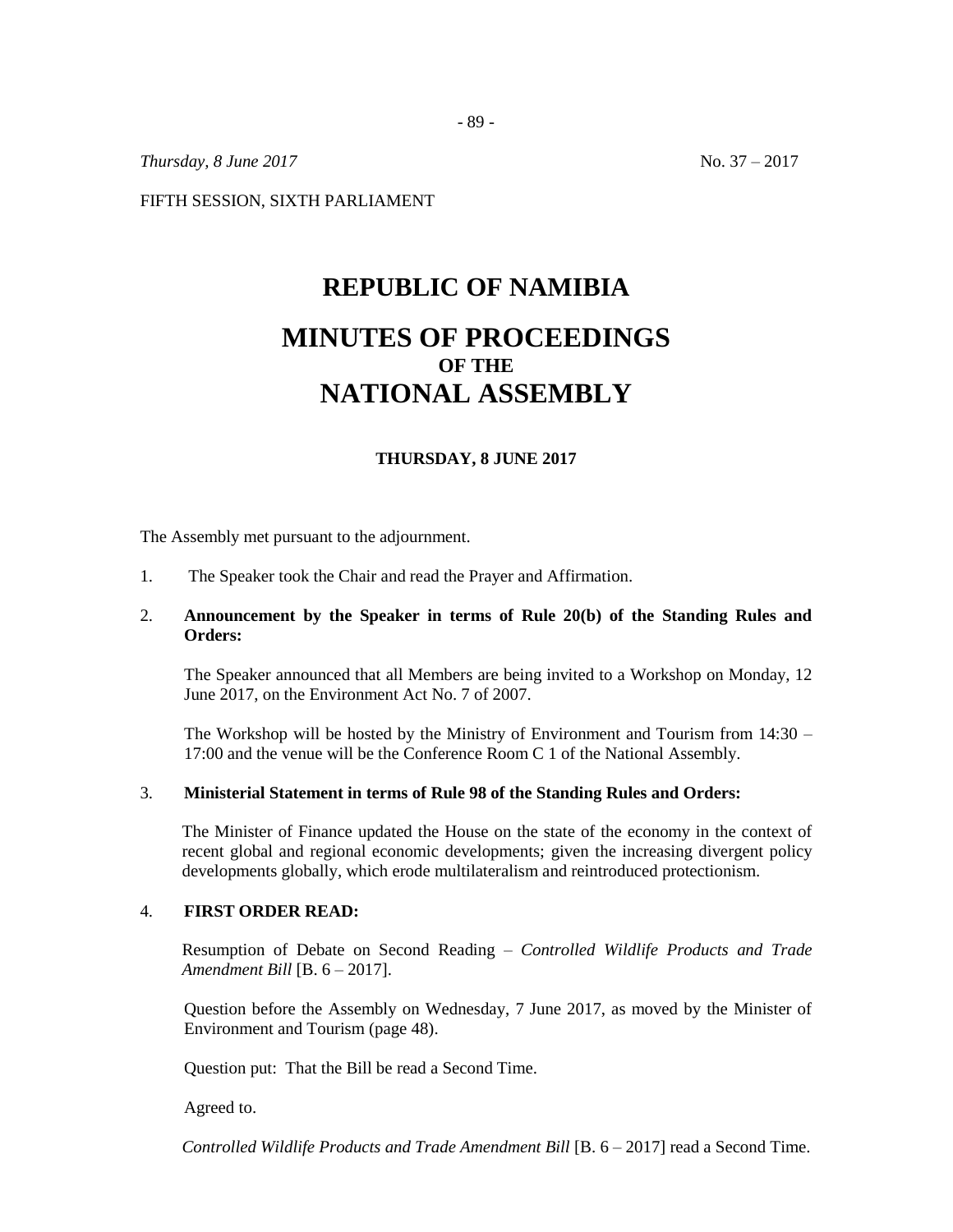5. **NOTICE OF A MOTION** by Mr. Venaani Ruled out of Order by the Speaker in terms of Rule 116(f), read together with Rule 124(a).

### 6. **QUESTIONS DEALT WITH:**

- (i) Mr. Kavekotora (RDP) asked the Minister of Home Affairs and Immigration (No. 6) – *Replied to.*
- (ii) Mr. Venaani (DTA) asked the Minister of Defence (No. 21) *Replied to.*
- (iii) Mr. Auchab (UDF) asked the Deputy Prime Minister and Minister of International Relations and Cooperation (No. 25) – *Replied to.*
- (iv) Mr. Auchab (UDF) asked the Deputy Prime Minister and Minister of International Relations and Cooperation (No. 26) – *Replied to.*
- (v) Ms. Van den Heever (DTA) asked the Minister of Home Affairs Immigration (No. 27) – *Stands over.*
- (vi) Mr. Auchab (UDF) asked the Minister of Poverty Eradication and Social Welfare (No. 29) – *Replied to.*
- (vii) Mr. Auchab (UDF) asked the Minister of Environment and Tourism (No. 30) *Replied to.*
- (viii) Ms. Van den Heever (DTA) asked the Minister of Agriculture, Water and Forestry (No. 31) – *Replied to.*
- (ix) Mr. Auchab (UDF) asked the Minister of Finance (No. 32) *Mis-directed.*
- (x) Mr. Auchab (UDF) asked the Minister of Finance (No. 33) *Replied to.*
- (xi) Mr. Auchab (UDF) asked the Prime Minister (No. 34) *Stands over.*
- (xii) Ms. Van den Heever (DTA) asked the Minister of Presidential Affairs (No. 35) *Replied to.*
- (xiii) Ms. Van den Heever (DTA) asked the Minister of Urban and Rural Development (No. 36) – *Replied to.*
- (xiv) Mr. Auchab (UDF) asked the Minister of Public Enterprises (No. 37) *Replied to.*
- (xv) Mr. Auchab (UDF) asked the Minister in Presidency in Charge of National Planning Commission (No. 38) – *Stands over.*
- (xvi) Mr. Van Wyk (UPM) asked the Minister of Mines and Energy (No. 39) *Replied to.*
- (xvii) Ms. Van den Heever (DTA) asked the Minister of Urban and Rural Development (No. 40) – *Replied to.*
- (xviii)Ms. Van den Heever (DTA) asked the Minister of Urban and Rural Development (No. 41) – *Replied to.*